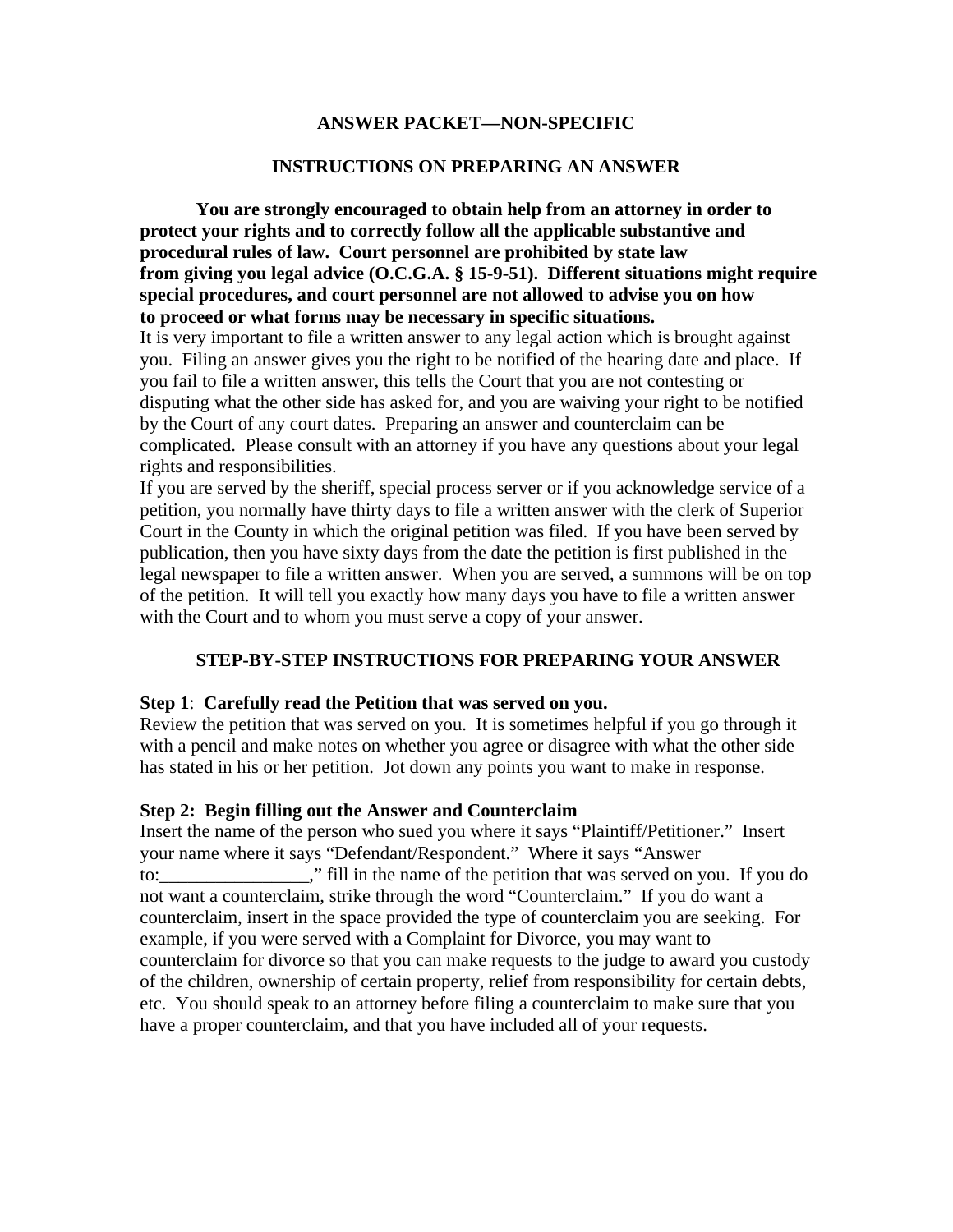Not all answers require a counterclaim. If you are prepared to file your answer, you may file it without a counterclaim, and later, after speaking with an attorney, add a counterclaim. However, be aware that not all counterclaims may be added later and that you may lose your right to add a counterclaim if you do not include it with your Answer. You should always consult with an attorney if you think you have a counterclaim.

Following the complaint or petition which was served on you, admit or deny each numbered paragraph using the spaces provided. The number of your paragraph should correspond to the number of the paragraph to which you are responding. If you need to add additional facts, you may do so in the space provided.

# **Step 3: Requests to the Court**

After the numbered paragraphs of the answer and counterclaim, there is a section which begins with "Wherefore I request." In paragraph (a) insert the type of action that was served on you. In paragraph (b) insert the type of counterclaim you are filing if you are filing a counterclaim. In the paragraphs (c) through (f) insert the requests which you are making to the court. Then fill in the date, sign your name, and write your address and telephone number.

# **Step 4: Complete the Verification form**

Complete the attached Verification Form. Insert your opponent's name as Plaintiff/Petitioner and your name as Defendant/Respondent. Insert the civil action file number from the Complaint or Petition which was served to you. Go to a notary public at your local bank or other place of business. Sign your name where it says "Defendant/Respondent *pro se*" while the notary is watching you. The notary will then sign his or her name, and affix his or her stamp on the paper.

# **Step 5: Complete the Certificate of Service form**

Complete the attached Certificate of Service form. In the first blank insert the name of your answer (Answer to the Petitioner's \_\_\_\_\_\_\_ and Counterclaim for \_\_\_\_\_\_\_\_\_). Then fill in the name and address of the attorney who represents your opponent, or fill in your opponent's name and address if your opponent is self-represented. The name and address should be easily found on the summons form which was served on you. Sign your name in the blank provided (Defendant/Respondent *pro se*). Print your name, address and telephone number.

# **Step 6: File your Answer and Counterclaim**

Make three (3) photocopies of your documents. Take all three copies to the docket clerk of the Superior Court in the County where the original petition was filed. Give the clerk your original. Have the clerk also stamp your copies. Keep one copy for yourself.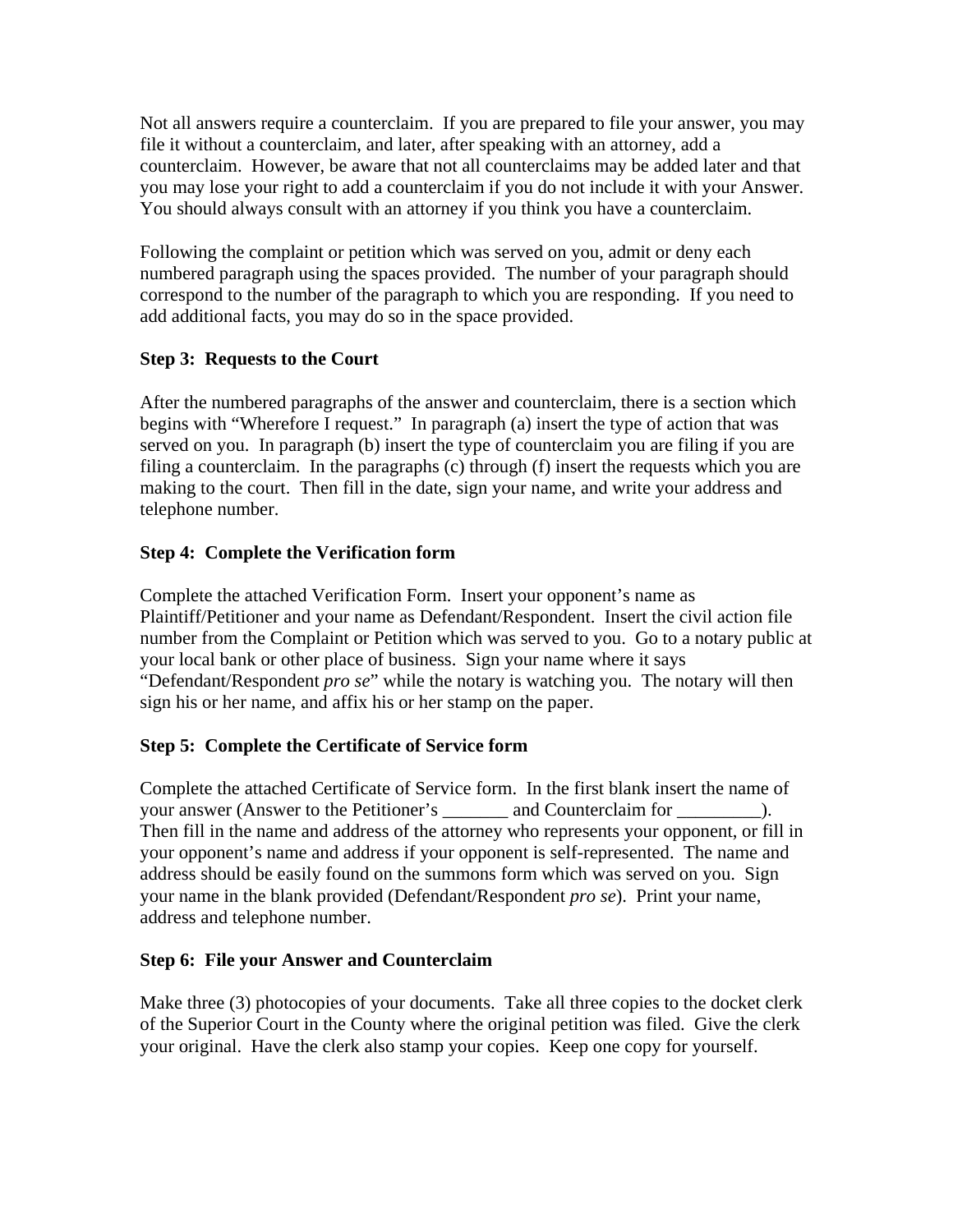## **Step 7: Serve your opponent's attorney (or your opponent if s/he has no attorney) with a copy of your Answer and Counterclaim.**

You must serve your opponent with a copy of your Answer and Counterclaim. Mail a copy of your Answer to the attorney representing your opponent, or directly to your opponent if s/he has no attorney. Mail your answer to the address which was stated on the Summons which you received. The Certificate of Service which you completed and filed with the court is your proof to the court that you did mail a copy of your Answer to your opponent.

# **Step 8: Timely appear at any hearing, conference, or seminar required by the Court.**

Your failure to appear at any hearing or other meeting or activity scheduled by the Court on the date and time appointed may, and often will result in your claims being dismissed and the action taking place without you. The result of your failure to appear could result in the granting of all relief requested by the Plaintiff/Petitioner, an award of attorneys fees against you, incarceration for contempt, or other appropriate relief. **DO NOT BE LATE OR MISS A COURT DATE.**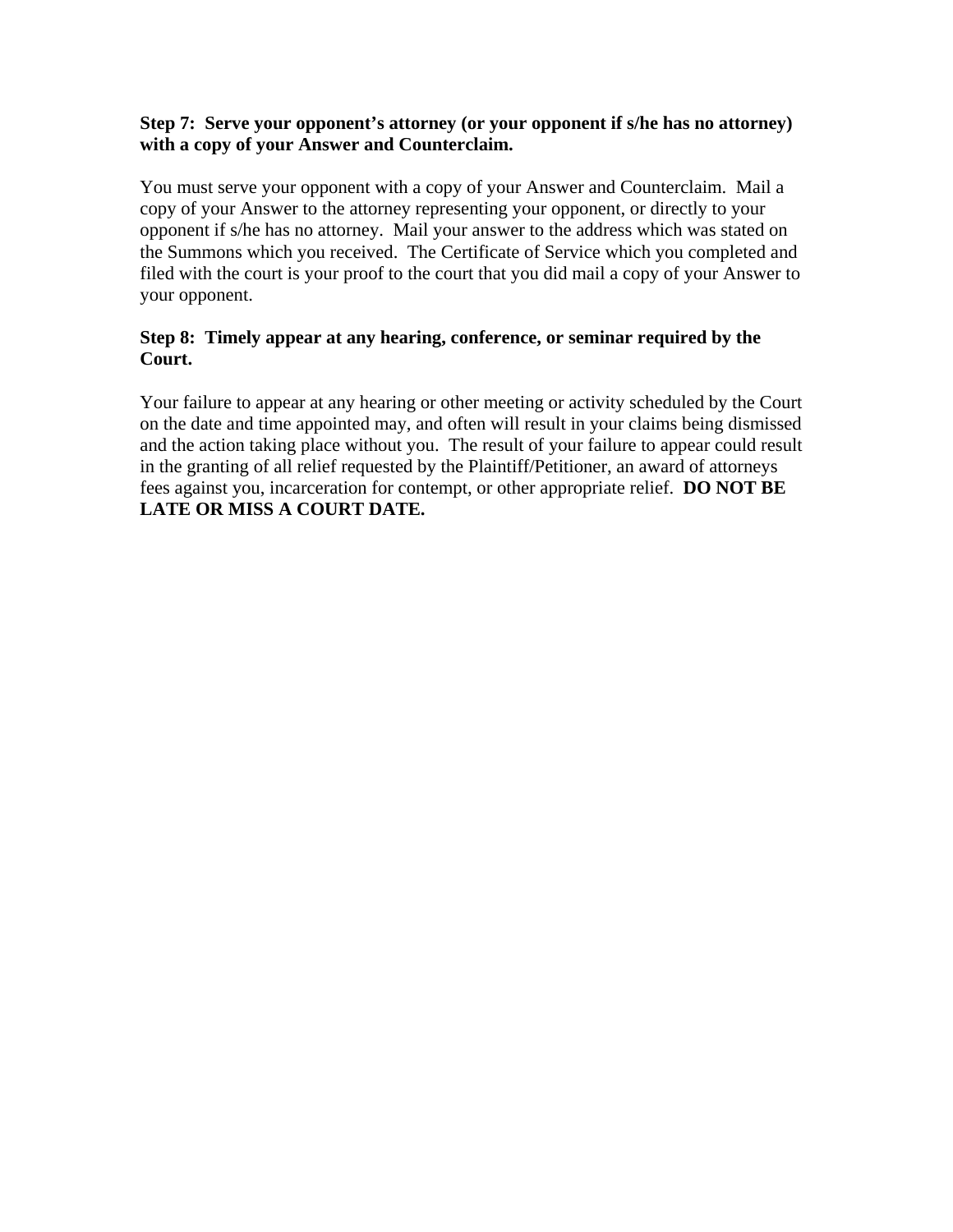|                         | IN THE SUPERIOR COURT OF                                                                                                                                                                                                                                                  | <b>COUNTY</b>         |  |  |
|-------------------------|---------------------------------------------------------------------------------------------------------------------------------------------------------------------------------------------------------------------------------------------------------------------------|-----------------------|--|--|
| <b>STATE OF GEORGIA</b> |                                                                                                                                                                                                                                                                           |                       |  |  |
| V.                      | Plaintiff/Petitioner,<br>Defendant/Respondent                                                                                                                                                                                                                             | Civil Action File No. |  |  |
|                         |                                                                                                                                                                                                                                                                           |                       |  |  |
|                         | <b>ANSWER TO</b><br>(title of document which Plaintiff/Petitioner served you with)                                                                                                                                                                                        |                       |  |  |
|                         | AND COUNTERCLAIM FOR <u>Cask for any legal relief that you want</u>                                                                                                                                                                                                       |                       |  |  |
|                         | representing myself in this action. In response to each of the numbered paragraphs of the<br>Plaintiff's Complaint or Petition, I state as follows:                                                                                                                       |                       |  |  |
| 1.                      | The allegations of Paragraph One are : $\Box$ admitted as true $\Box$ denied as untrue<br>$\Box$ neither admitted or denied because I do not have enough information to<br>know the truth of the matter $\Box$ partly true and partly untrue, specifically as<br>follows: |                       |  |  |
| 2.                      | The allegations of Paragraph Two are: $\Box$ admitted as true $\Box$ denied as untrue<br>$\Box$ neither admitted or denied because I do not have enough information to<br>know the truth of the matter $\Box$ partly true and partly untrue, specifically as<br>follows:  |                       |  |  |
| 3.                      | The allegations of Paragraph Three are: $\Box$ admitted as true $\Box$ denied as<br>□ neither admitted or denied because I do not have enough<br>untrue<br>information to know the truth of the matter $\Box$ partly true and partly untrue,<br>specifically as follows:  |                       |  |  |

4. The allegations of Paragraph Four are: □ admitted as true □ denied as untrue □ neither admitted or denied because I do not have enough information to know the truth of the matter  $\Box$  partly true and partly untrue, specifically as follows:

\_\_\_\_\_\_\_\_\_\_\_\_\_\_\_\_\_\_\_\_\_\_\_\_\_\_\_\_\_\_\_\_\_\_\_\_\_\_\_\_\_\_\_\_\_\_\_\_\_\_\_\_\_\_\_\_\_\_\_\_\_\_\_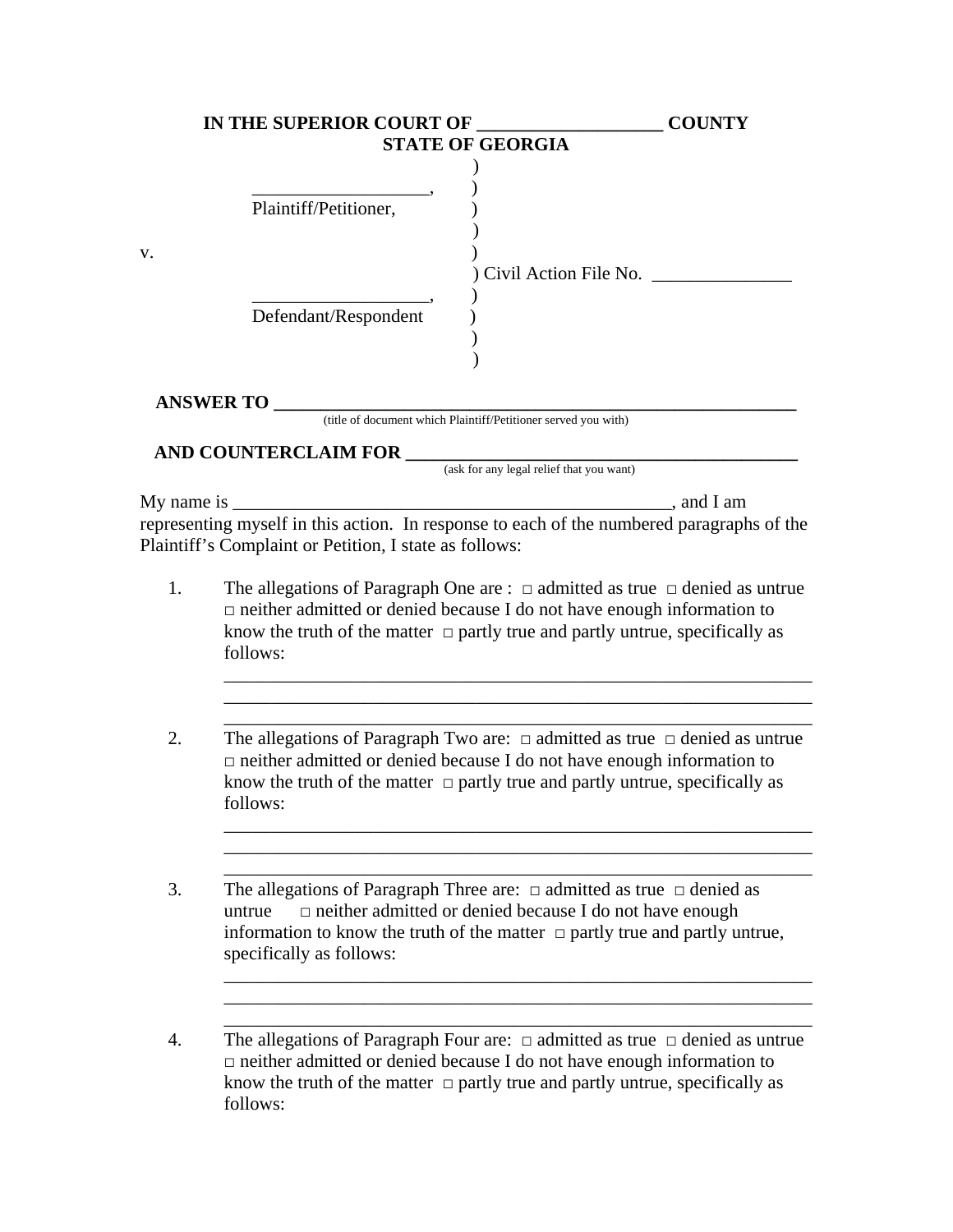5. The allegations of Paragraph Five are:  $\Box$  admitted as true  $\Box$  denied as untrue  $\Box$  neither admitted or denied because I do not have enough information to know the truth of the matter  $\Box$  partly true and partly untrue, specifically as follows:

\_\_\_\_\_\_\_\_\_\_\_\_\_\_\_\_\_\_\_\_\_\_\_\_\_\_\_\_\_\_\_\_\_\_\_\_\_\_\_\_\_\_\_\_\_\_\_\_\_\_\_\_\_\_\_\_\_\_\_\_\_\_\_ \_\_\_\_\_\_\_\_\_\_\_\_\_\_\_\_\_\_\_\_\_\_\_\_\_\_\_\_\_\_\_\_\_\_\_\_\_\_\_\_\_\_\_\_\_\_\_\_\_\_\_\_\_\_\_\_\_\_\_\_\_\_\_ \_\_\_\_\_\_\_\_\_\_\_\_\_\_\_\_\_\_\_\_\_\_\_\_\_\_\_\_\_\_\_\_\_\_\_\_\_\_\_\_\_\_\_\_\_\_\_\_\_\_\_\_\_\_\_\_\_\_\_\_\_\_\_

\_\_\_\_\_\_\_\_\_\_\_\_\_\_\_\_\_\_\_\_\_\_\_\_\_\_\_\_\_\_\_\_\_\_\_\_\_\_\_\_\_\_\_\_\_\_\_\_\_\_\_\_\_\_\_\_\_\_\_\_\_\_\_ \_\_\_\_\_\_\_\_\_\_\_\_\_\_\_\_\_\_\_\_\_\_\_\_\_\_\_\_\_\_\_\_\_\_\_\_\_\_\_\_\_\_\_\_\_\_\_\_\_\_\_\_\_\_\_\_\_\_\_\_\_\_\_ \_\_\_\_\_\_\_\_\_\_\_\_\_\_\_\_\_\_\_\_\_\_\_\_\_\_\_\_\_\_\_\_\_\_\_\_\_\_\_\_\_\_\_\_\_\_\_\_\_\_\_\_\_\_\_\_\_\_\_\_\_\_\_

\_\_\_\_\_\_\_\_\_\_\_\_\_\_\_\_\_\_\_\_\_\_\_\_\_\_\_\_\_\_\_\_\_\_\_\_\_\_\_\_\_\_\_\_\_\_\_\_\_\_\_\_\_\_\_\_\_\_\_\_\_\_\_ \_\_\_\_\_\_\_\_\_\_\_\_\_\_\_\_\_\_\_\_\_\_\_\_\_\_\_\_\_\_\_\_\_\_\_\_\_\_\_\_\_\_\_\_\_\_\_\_\_\_\_\_\_\_\_\_\_\_\_\_\_\_\_ \_\_\_\_\_\_\_\_\_\_\_\_\_\_\_\_\_\_\_\_\_\_\_\_\_\_\_\_\_\_\_\_\_\_\_\_\_\_\_\_\_\_\_\_\_\_\_\_\_\_\_\_\_\_\_\_\_\_\_\_\_\_\_

\_\_\_\_\_\_\_\_\_\_\_\_\_\_\_\_\_\_\_\_\_\_\_\_\_\_\_\_\_\_\_\_\_\_\_\_\_\_\_\_\_\_\_\_\_\_\_\_\_\_\_\_\_\_\_\_\_\_\_\_\_\_\_ \_\_\_\_\_\_\_\_\_\_\_\_\_\_\_\_\_\_\_\_\_\_\_\_\_\_\_\_\_\_\_\_\_\_\_\_\_\_\_\_\_\_\_\_\_\_\_\_\_\_\_\_\_\_\_\_\_\_\_\_\_\_\_ \_\_\_\_\_\_\_\_\_\_\_\_\_\_\_\_\_\_\_\_\_\_\_\_\_\_\_\_\_\_\_\_\_\_\_\_\_\_\_\_\_\_\_\_\_\_\_\_\_\_\_\_\_\_\_\_\_\_\_\_\_\_\_

\_\_\_\_\_\_\_\_\_\_\_\_\_\_\_\_\_\_\_\_\_\_\_\_\_\_\_\_\_\_\_\_\_\_\_\_\_\_\_\_\_\_\_\_\_\_\_\_\_\_\_\_\_\_\_\_\_\_\_\_\_\_\_

\_\_\_\_\_\_\_\_\_\_\_\_\_\_\_\_\_\_\_\_\_\_\_\_\_\_\_\_\_\_\_\_\_\_\_\_\_\_\_\_\_\_\_\_\_\_\_\_\_\_\_\_\_\_\_\_\_\_\_\_\_\_\_

\_\_\_\_\_\_\_\_\_\_\_\_\_\_\_\_\_\_\_\_\_\_\_\_\_\_\_\_\_\_\_\_\_\_\_\_\_\_\_\_\_\_\_\_\_\_\_\_\_\_\_\_\_\_\_\_\_\_\_\_\_\_\_ \_\_\_\_\_\_\_\_\_\_\_\_\_\_\_\_\_\_\_\_\_\_\_\_\_\_\_\_\_\_\_\_\_\_\_\_\_\_\_\_\_\_\_\_\_\_\_\_\_\_\_\_\_\_\_\_\_\_\_\_\_\_\_ \_\_\_\_\_\_\_\_\_\_\_\_\_\_\_\_\_\_\_\_\_\_\_\_\_\_\_\_\_\_\_\_\_\_\_\_\_\_\_\_\_\_\_\_\_\_\_\_\_\_\_\_\_\_\_\_\_\_\_\_\_\_\_

\_\_\_\_\_\_\_\_\_\_\_\_\_\_\_\_\_\_\_\_\_\_\_\_\_\_\_\_\_\_\_\_\_\_\_\_\_\_\_\_\_\_\_\_\_\_\_\_\_\_\_\_\_\_\_\_\_\_\_\_\_\_\_ \_\_\_\_\_\_\_\_\_\_\_\_\_\_\_\_\_\_\_\_\_\_\_\_\_\_\_\_\_\_\_\_\_\_\_\_\_\_\_\_\_\_\_\_\_\_\_\_\_\_\_\_\_\_\_\_\_\_\_\_\_\_\_ \_\_\_\_\_\_\_\_\_\_\_\_\_\_\_\_\_\_\_\_\_\_\_\_\_\_\_\_\_\_\_\_\_\_\_\_\_\_\_\_\_\_\_\_\_\_\_\_\_\_\_\_\_\_\_\_\_\_\_\_\_\_\_

- 6. The allegations of Paragraph Six are:  $\Box$  admitted as true  $\Box$  denied as untrue  $\Box$  neither admitted or denied because I do not have enough information to know the truth of the matter  $\Box$  partly true and partly untrue, specifically as follows:
- 7. The allegations of Paragraph Seven are: □ admitted as true □ denied as untrue  $\Box$  neither admitted or denied because I do not have enough information to know the truth of the matter  $\Box$  partly true and partly untrue, specifically as follows:
- 8. The allegations of Paragraph Eight are:  $\Box$  admitted as true  $\Box$  denied as untrue  $\Box$  neither admitted or denied because I do not have enough information to know the truth of the matter  $\Box$  partly true and partly untrue, specifically as follows:
- 9. The allegations of Paragraph Nine are: □ admitted as true □ denied as untrue  $\Box$  neither admitted or denied because I do not have enough information to know the truth of the matter  $\Box$  partly true and partly untrue, specifically as follows:

10. The allegations of Paragraph Ten are: □ admitted as true □ denied as untrue  $\Box$  neither admitted or denied because I do not have enough information to know the truth of the matter  $\Box$  partly true and partly untrue, specifically as follows: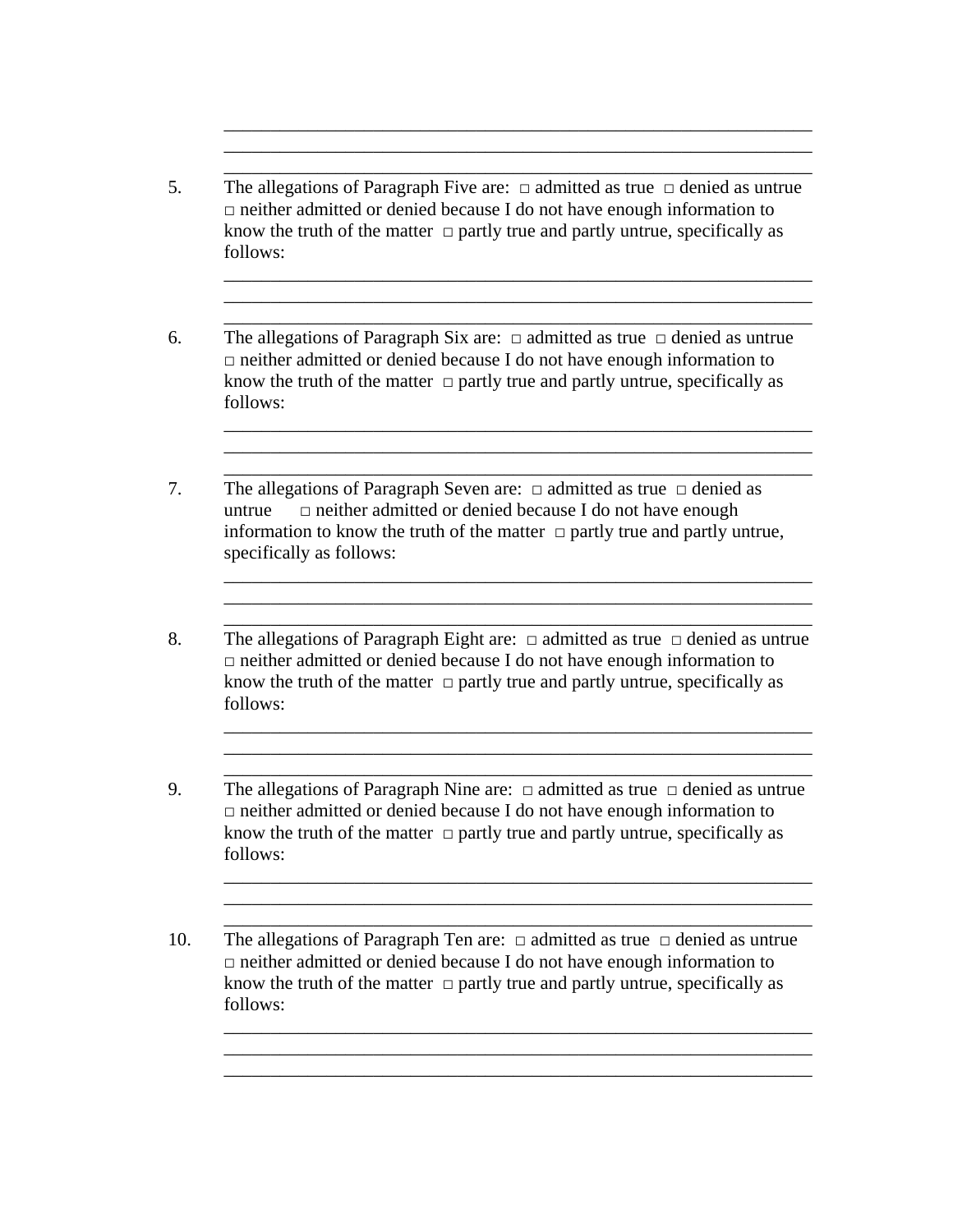11. The allegations of Paragraph Eleven are:  $\Box$  admitted as true  $\Box$  denied as untrue  $\Box$  neither admitted or denied because I do not have enough information to know the truth of the matter  $\Box$  partly true and partly untrue, specifically as follows:

\_\_\_\_\_\_\_\_\_\_\_\_\_\_\_\_\_\_\_\_\_\_\_\_\_\_\_\_\_\_\_\_\_\_\_\_\_\_\_\_\_\_\_\_\_\_\_\_\_\_\_\_\_\_\_\_\_\_\_\_\_\_\_ \_\_\_\_\_\_\_\_\_\_\_\_\_\_\_\_\_\_\_\_\_\_\_\_\_\_\_\_\_\_\_\_\_\_\_\_\_\_\_\_\_\_\_\_\_\_\_\_\_\_\_\_\_\_\_\_\_\_\_\_\_\_\_ \_\_\_\_\_\_\_\_\_\_\_\_\_\_\_\_\_\_\_\_\_\_\_\_\_\_\_\_\_\_\_\_\_\_\_\_\_\_\_\_\_\_\_\_\_\_\_\_\_\_\_\_\_\_\_\_\_\_\_\_\_\_\_

\_\_\_\_\_\_\_\_\_\_\_\_\_\_\_\_\_\_\_\_\_\_\_\_\_\_\_\_\_\_\_\_\_\_\_\_\_\_\_\_\_\_\_\_\_\_\_\_\_\_\_\_\_\_\_\_\_\_\_\_\_\_\_ \_\_\_\_\_\_\_\_\_\_\_\_\_\_\_\_\_\_\_\_\_\_\_\_\_\_\_\_\_\_\_\_\_\_\_\_\_\_\_\_\_\_\_\_\_\_\_\_\_\_\_\_\_\_\_\_\_\_\_\_\_\_\_ \_\_\_\_\_\_\_\_\_\_\_\_\_\_\_\_\_\_\_\_\_\_\_\_\_\_\_\_\_\_\_\_\_\_\_\_\_\_\_\_\_\_\_\_\_\_\_\_\_\_\_\_\_\_\_\_\_\_\_\_\_\_\_

\_\_\_\_\_\_\_\_\_\_\_\_\_\_\_\_\_\_\_\_\_\_\_\_\_\_\_\_\_\_\_\_\_\_\_\_\_\_\_\_\_\_\_\_\_\_\_\_\_\_\_\_\_\_\_\_\_\_\_\_\_\_\_ \_\_\_\_\_\_\_\_\_\_\_\_\_\_\_\_\_\_\_\_\_\_\_\_\_\_\_\_\_\_\_\_\_\_\_\_\_\_\_\_\_\_\_\_\_\_\_\_\_\_\_\_\_\_\_\_\_\_\_\_\_\_\_ \_\_\_\_\_\_\_\_\_\_\_\_\_\_\_\_\_\_\_\_\_\_\_\_\_\_\_\_\_\_\_\_\_\_\_\_\_\_\_\_\_\_\_\_\_\_\_\_\_\_\_\_\_\_\_\_\_\_\_\_\_\_\_

\_\_\_\_\_\_\_\_\_\_\_\_\_\_\_\_\_\_\_\_\_\_\_\_\_\_\_\_\_\_\_\_\_\_\_\_\_\_\_\_\_\_\_\_\_\_\_\_\_\_\_\_\_\_\_\_\_\_\_\_\_\_\_ \_\_\_\_\_\_\_\_\_\_\_\_\_\_\_\_\_\_\_\_\_\_\_\_\_\_\_\_\_\_\_\_\_\_\_\_\_\_\_\_\_\_\_\_\_\_\_\_\_\_\_\_\_\_\_\_\_\_\_\_\_\_\_ \_\_\_\_\_\_\_\_\_\_\_\_\_\_\_\_\_\_\_\_\_\_\_\_\_\_\_\_\_\_\_\_\_\_\_\_\_\_\_\_\_\_\_\_\_\_\_\_\_\_\_\_\_\_\_\_\_\_\_\_\_\_\_

\_\_\_\_\_\_\_\_\_\_\_\_\_\_\_\_\_\_\_\_\_\_\_\_\_\_\_\_\_\_\_\_\_\_\_\_\_\_\_\_\_\_\_\_\_\_\_\_\_\_\_\_\_\_\_\_\_\_\_\_\_\_\_ \_\_\_\_\_\_\_\_\_\_\_\_\_\_\_\_\_\_\_\_\_\_\_\_\_\_\_\_\_\_\_\_\_\_\_\_\_\_\_\_\_\_\_\_\_\_\_\_\_\_\_\_\_\_\_\_\_\_\_\_\_\_\_ \_\_\_\_\_\_\_\_\_\_\_\_\_\_\_\_\_\_\_\_\_\_\_\_\_\_\_\_\_\_\_\_\_\_\_\_\_\_\_\_\_\_\_\_\_\_\_\_\_\_\_\_\_\_\_\_\_\_\_\_\_\_\_

\_\_\_\_\_\_\_\_\_\_\_\_\_\_\_\_\_\_\_\_\_\_\_\_\_\_\_\_\_\_\_\_\_\_\_\_\_\_\_\_\_\_\_\_\_\_\_\_\_\_\_\_\_\_\_\_\_\_\_\_\_\_\_ \_\_\_\_\_\_\_\_\_\_\_\_\_\_\_\_\_\_\_\_\_\_\_\_\_\_\_\_\_\_\_\_\_\_\_\_\_\_\_\_\_\_\_\_\_\_\_\_\_\_\_\_\_\_\_\_\_\_\_\_\_\_\_ \_\_\_\_\_\_\_\_\_\_\_\_\_\_\_\_\_\_\_\_\_\_\_\_\_\_\_\_\_\_\_\_\_\_\_\_\_\_\_\_\_\_\_\_\_\_\_\_\_\_\_\_\_\_\_\_\_\_\_\_\_\_\_

- 12. The allegations of Paragraph Twelve are:  $\Box$  admitted as true  $\Box$  denied as untrue  $\Box$  neither admitted or denied because I do not have enough information to know the truth of the matter  $\Box$  partly true and partly untrue, specifically as follows:
- 13. The allegations of Paragraph Thirteen are:  $\Box$  admitted as true  $\Box$  denied as untrue  $\Box$  neither admitted or denied because I do not have enough information to know the truth of the matter  $\Box$  partly true and partly untrue, specifically as follows:
- 14. The allegations of Paragraph Fourteen are:  $\Box$  admitted as true  $\Box$  denied as untrue  $\Box$  neither admitted or denied because I do not have enough information to know the truth of the matter  $\Box$  partly true and partly untrue, specifically as follows:
- 15. The allegations of Paragraph Fifteen are: □ admitted as true □ denied as untrue  $\Box$  neither admitted or denied because I do not have enough information to know the truth of the matter  $\Box$  partly true and partly untrue, specifically as follows:

16. The allegations of Paragraph Sixteen are:  $\Box$  admitted as true  $\Box$  denied as untrue  $\Box$  neither admitted or denied because I do not have enough information to know the truth of the matter  $\Box$  partly true and partly untrue, specifically as follows:

17. The allegations of Paragraph Seventeen are:  $\Box$  admitted as true  $\Box$  denied as untrue  $\Box$  neither admitted or denied because I do not have enough information to know the truth of the matter  $\Box$  partly true and partly untrue, specifically as follows: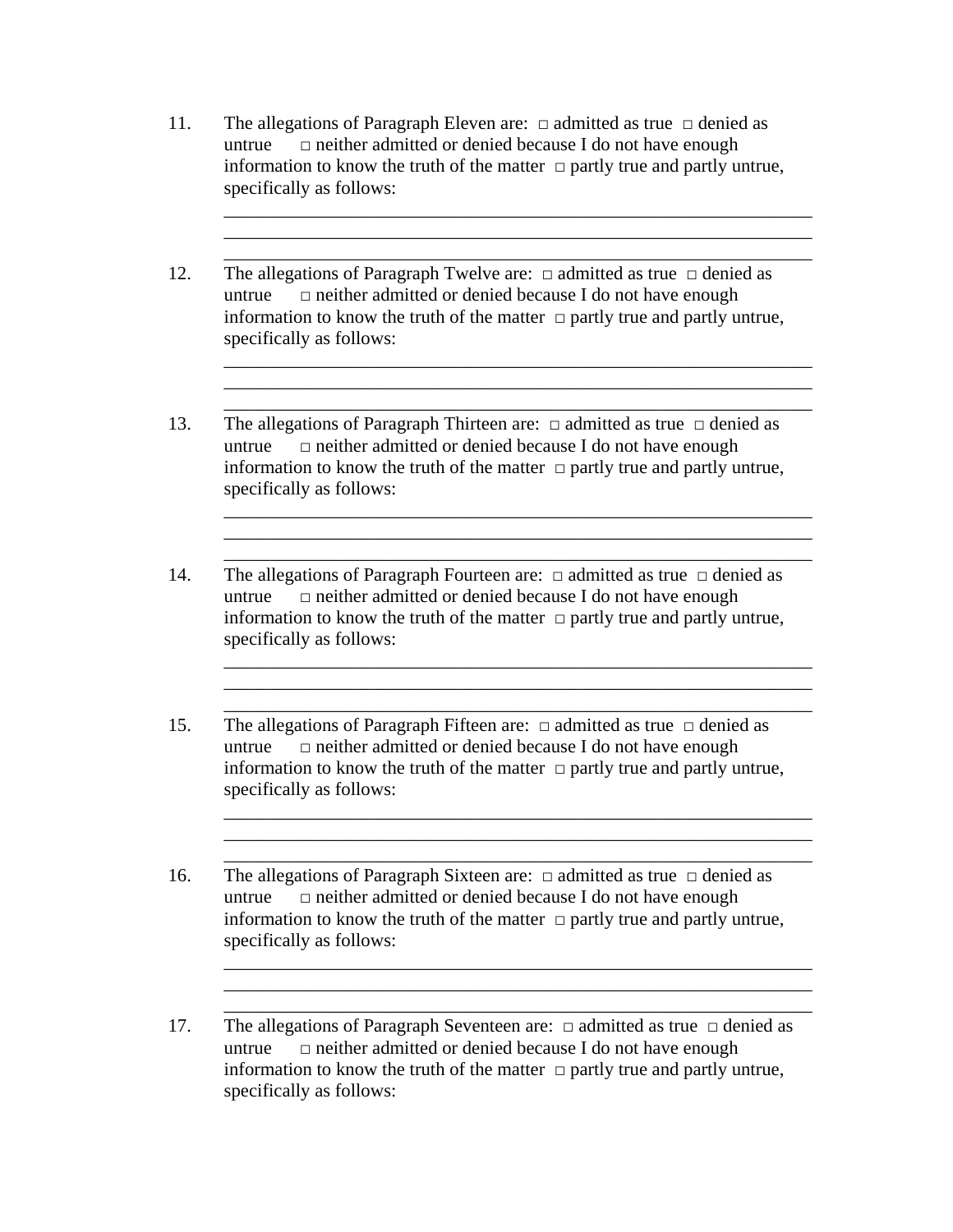## 

1.

The Court has jurisdiction over the subject matter and parties in this action 

2.

The Court has personal jurisdiction over the parties in this action because

3.

 $\overline{4}$ .

5.

6.

<u> 1989 - Johann Stoff, amerikansk politiker (d. 1989)</u>

7.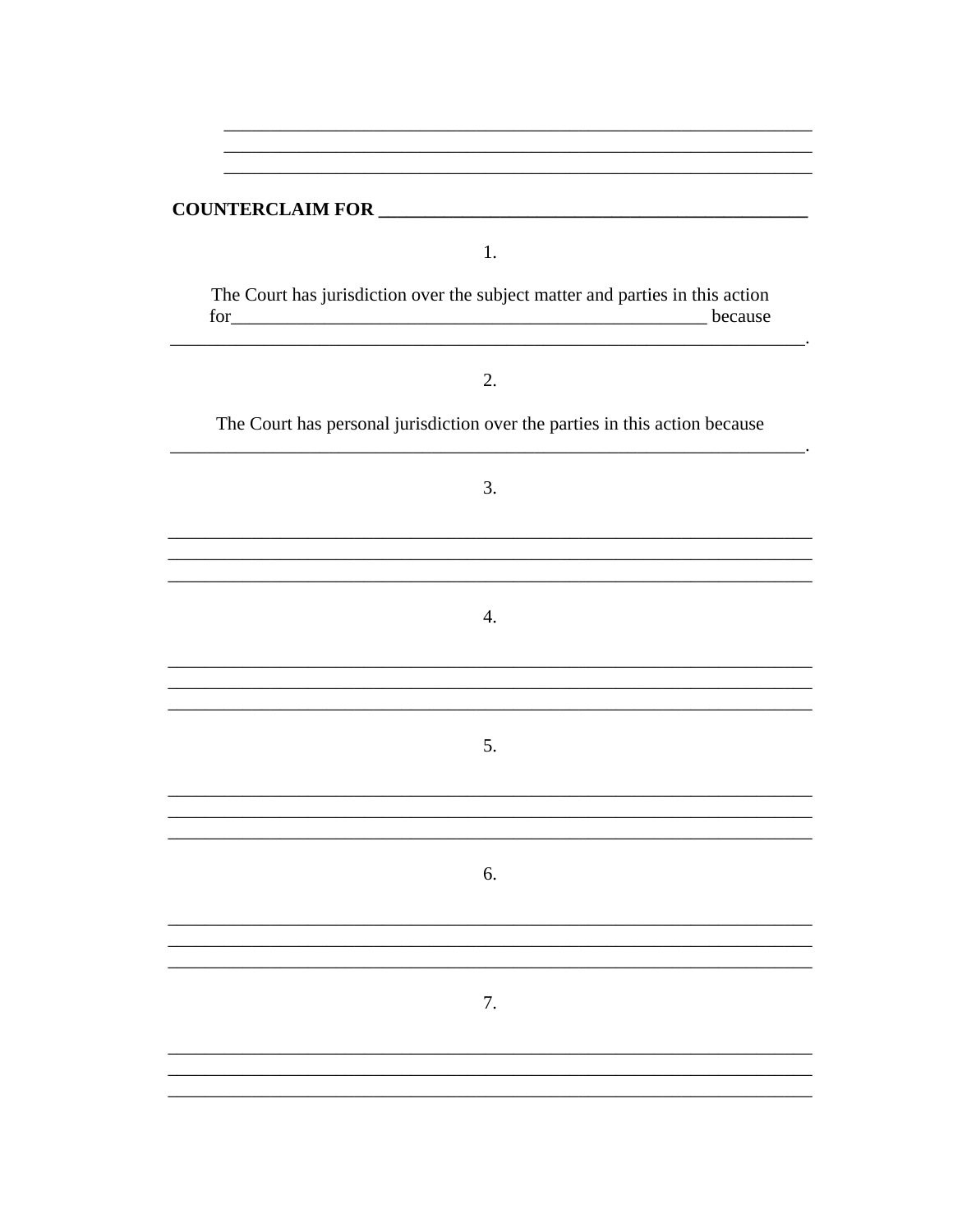| 9.       |
|----------|
|          |
|          |
|          |
|          |
| $10.$    |
|          |
|          |
|          |
| $11. \,$ |
|          |
|          |
|          |
|          |
| 12.      |
|          |
|          |
|          |
| 13.      |
|          |
|          |
|          |
|          |
| 14.      |
|          |
|          |

8.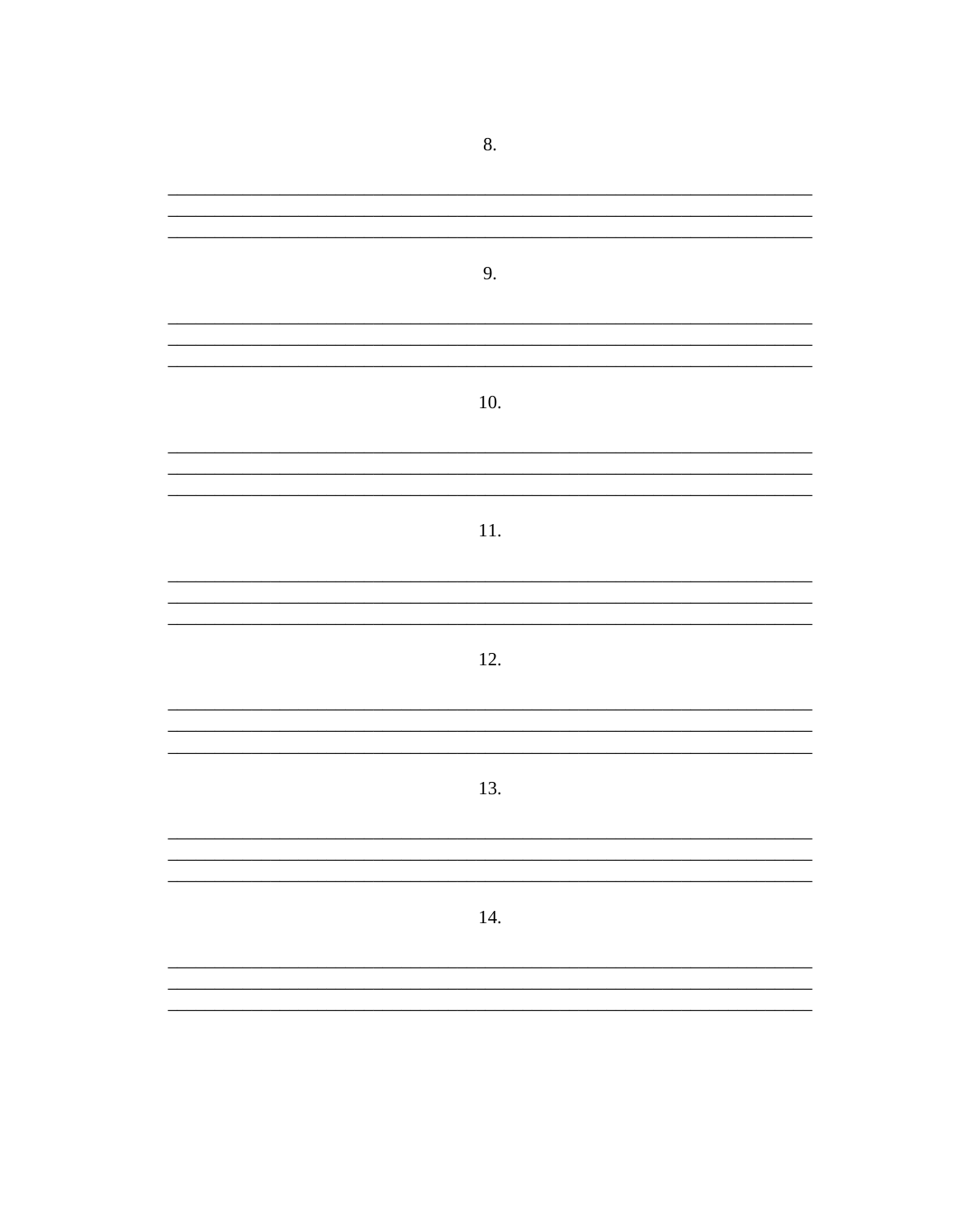|                  |                                                                                             | 16.                                                                             |                    |  |
|------------------|---------------------------------------------------------------------------------------------|---------------------------------------------------------------------------------|--------------------|--|
|                  |                                                                                             |                                                                                 |                    |  |
|                  |                                                                                             |                                                                                 |                    |  |
|                  |                                                                                             |                                                                                 |                    |  |
|                  |                                                                                             |                                                                                 |                    |  |
|                  |                                                                                             |                                                                                 |                    |  |
|                  |                                                                                             | 17.                                                                             |                    |  |
|                  |                                                                                             |                                                                                 |                    |  |
|                  |                                                                                             |                                                                                 |                    |  |
|                  |                                                                                             |                                                                                 |                    |  |
|                  |                                                                                             |                                                                                 |                    |  |
|                  | WHEREFORE, I request                                                                        |                                                                                 |                    |  |
|                  | (a) That the $\frac{1}{\sqrt{1-\frac{1}{2}}}\left\{ \frac{1}{\sqrt{1-\frac{1}{2}}}\right\}$ |                                                                                 | $\qquad \qquad$ be |  |
|                  |                                                                                             | dismissed and that all relief prayed for by the Plaintiff/Petitioner be denied; |                    |  |
|                  |                                                                                             |                                                                                 |                    |  |
|                  |                                                                                             |                                                                                 |                    |  |
|                  |                                                                                             |                                                                                 |                    |  |
|                  |                                                                                             |                                                                                 |                    |  |
|                  | (f) That I be awarded $\qquad$                                                              |                                                                                 |                    |  |
|                  |                                                                                             | (g) That I be given any additional relief as this Court believes to be fair and |                    |  |
|                  | appropriate.                                                                                |                                                                                 |                    |  |
|                  |                                                                                             | This $\_\_\_\_$ day of $\_\_\_\_\_\_\_$ . 20 $\_\_\_\_\_$ .                     |                    |  |
|                  |                                                                                             |                                                                                 |                    |  |
|                  |                                                                                             |                                                                                 |                    |  |
|                  |                                                                                             |                                                                                 |                    |  |
| Defendant pro se |                                                                                             |                                                                                 |                    |  |
|                  |                                                                                             |                                                                                 |                    |  |
|                  |                                                                                             |                                                                                 |                    |  |
|                  |                                                                                             |                                                                                 |                    |  |
|                  |                                                                                             |                                                                                 |                    |  |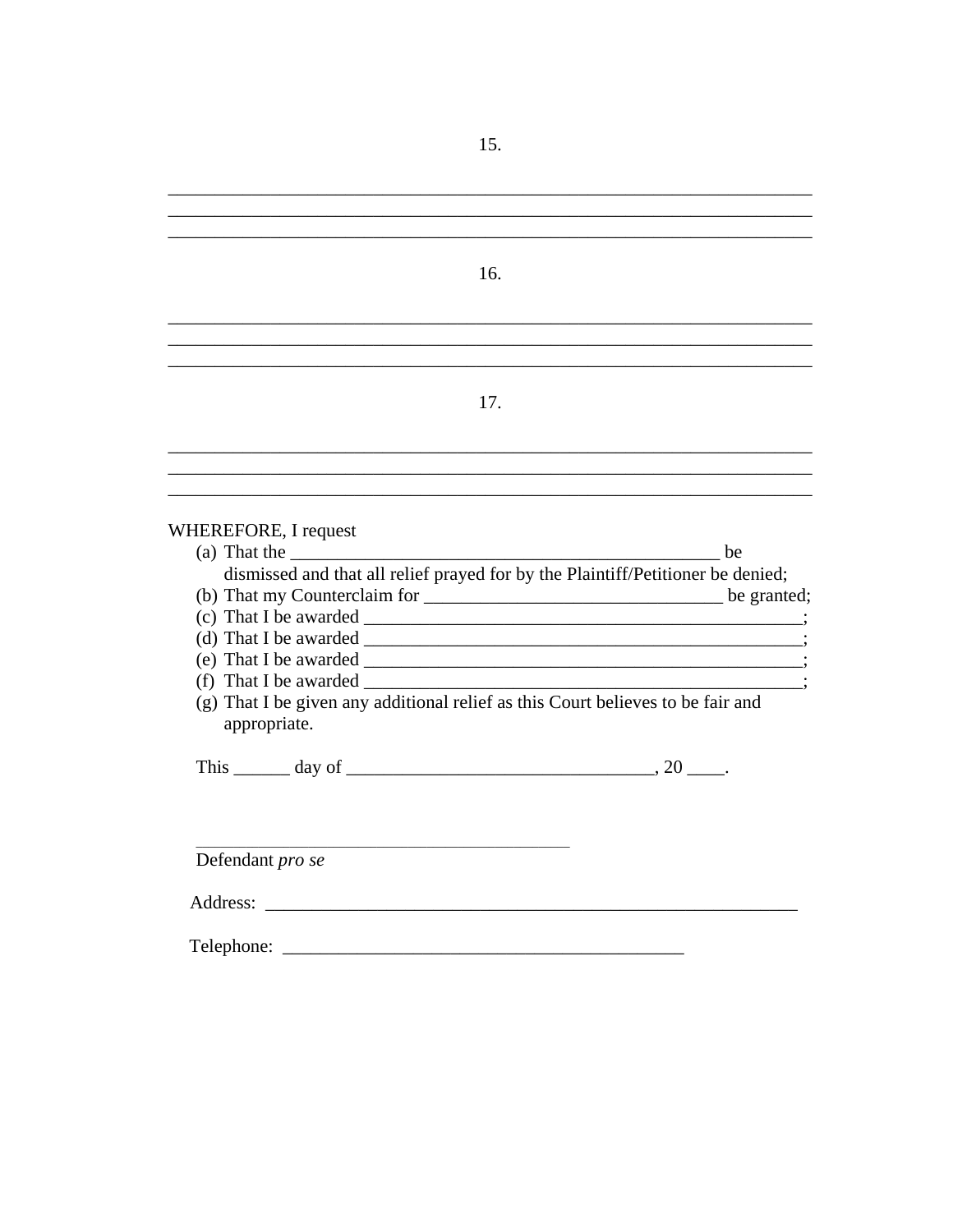|    | IN THE SUPERIOR COURT OF | <b>STATE OF GEORGIA</b> | <b>COUNTY</b> |
|----|--------------------------|-------------------------|---------------|
|    | Plaintiff,               |                         |               |
| v. | Defendant                | ) Civil Action File No. |               |
|    |                          |                         |               |

# **VERIFICATION**

 Personally appeared before me the undersigned who on oath states that the facts set forth in this Complaint are true and correct to the best of her knowledge and belief.

Defendant/Respondent *pro se*

\_\_\_\_\_\_\_\_\_\_\_\_\_\_\_\_\_\_\_\_\_\_\_\_\_\_\_,

Sworn and subscribed before me Sworn and subscribed before me<br>This \_\_\_\_\_ day of \_\_\_\_\_\_\_\_\_\_\_\_\_\_\_\_\_\_\_\_\_\_\_\_\_\_\_\_\_\_\_\_, 20\_\_\_\_\_\_.

 $\overline{\phantom{a}}$  , where  $\overline{\phantom{a}}$ 

Notary Public, State of Georgia

My Commission Expires \_\_\_\_\_\_\_\_\_\_\_\_\_\_\_\_\_\_\_\_\_\_\_\_\_\_\_\_\_\_.